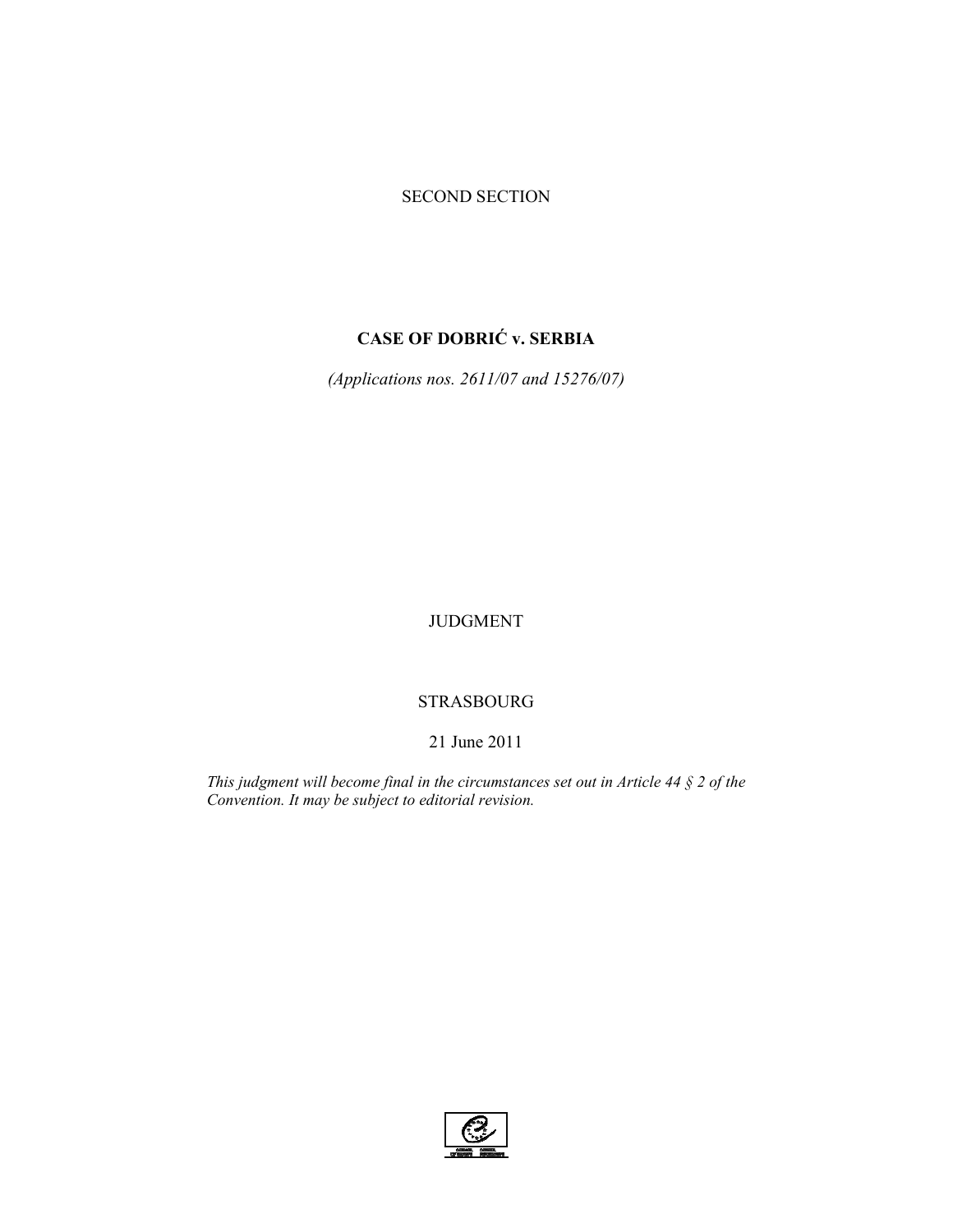#### **In the case of Dobrić v. Serbia,**

The European Court of Human Rights (Second Section), sitting as a Chamber composed of:

 Françoise Tulkens, *President,*  David Thór Björgvinsson, Dragoljub Popović, Giorgio Malinverni, András Sajó, Guido Raimondi,

Paulo Pinto de Albuquerque, *judges,*

and Stanley Naismith, *Section Registrar,*

Having deliberated in private on 31 May 2011,

Delivers the following judgment, which was adopted on that date:

### PROCEDURE

1. The case originated in two applications (nos. 2611/07 and 15276/07) against Serbia lodged with the Court under Article 34 of the Convention for the Protection of Human Rights and Fundamental Freedoms ("the Convention") by two Serbian nationals, Mr Zdravko Dobrić ("the first applicant") and Mr Miladin Dobrić ("the second applicant"), on 8 January 2007 and 3 April 2007 respectively.

2. The first applicant was represented by Mr N. Jankulov, a lawyer practising in Novi Sad. The second applicant was represented by Mr D. Ukropina, also a lawyer practising in Novi Sad. The Serbian Government ("the Government") were represented by their Agent, Mr S. Carić.

3. The applicants alleged that they had been denied access to the Supreme Court in a situation where, according to the relevant domestic legislation, they had clearly had the right to file an appeal on points of law therewith.

4. On 5 May 2010 the President of the Second Section decided to give notice of the applications to the Government. It was also decided to rule on the admissibility and merits of the applications at the same time (former Article 29 § 3).

# THE FACTS

5. The applicants were born in 1932 and 1934 respectively. The first applicant lives in Mala Moštanica, Serbia, while the second applicant lives in Clamart, France.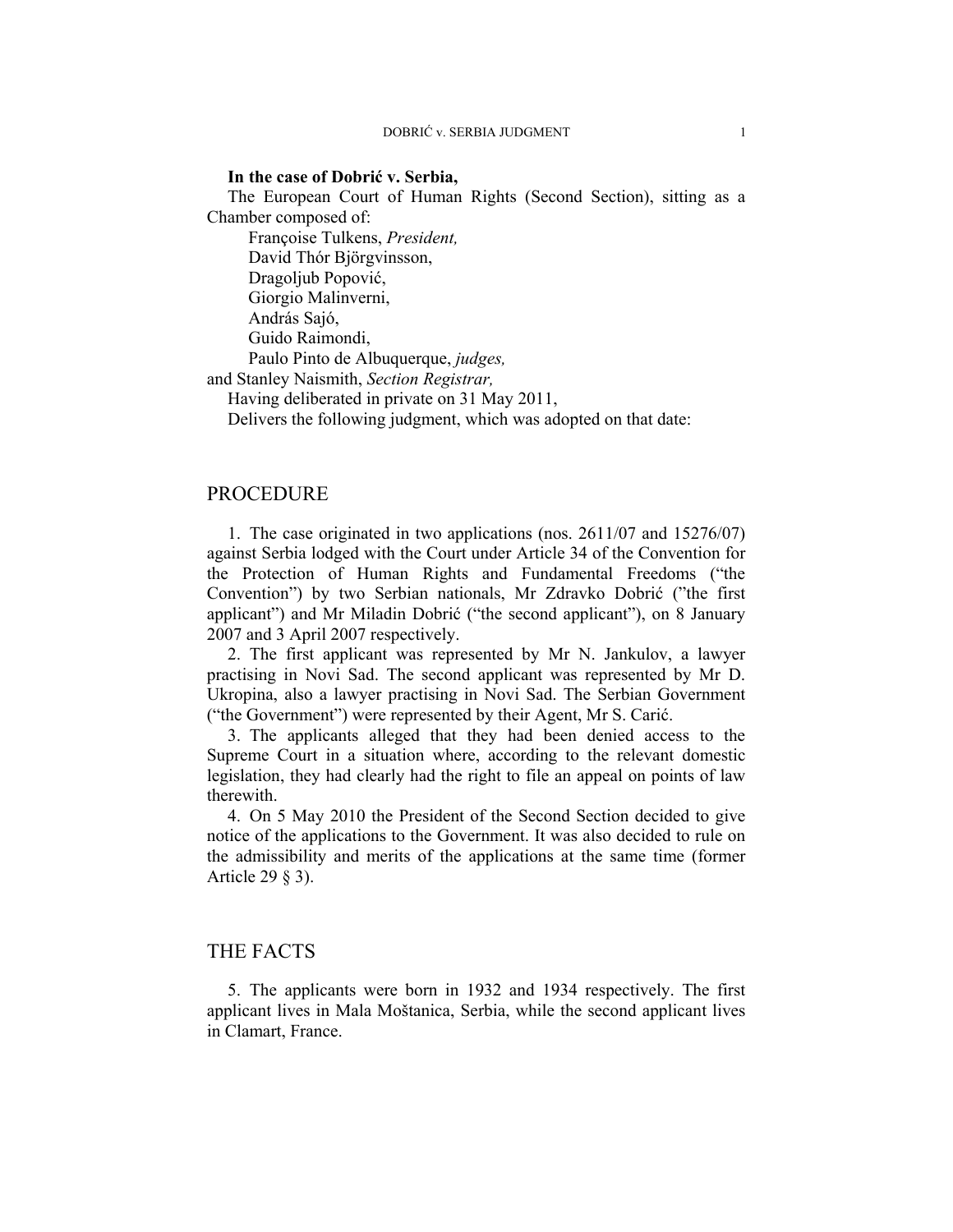#### I. THE CIRCUMSTANCES OF THE CASE

6. The facts of the case, as submitted by the parties, may be summarised as follows.

7. On 30 January 1986 S.K. filed a real estate claim against the applicants with the Municipal Court in Novi Sad. The value of the dispute (*vrednost spora*) stated by the plaintiff was 4,000,000 "old dinars".

8. Following a remittal and a redenomination of the Serbian currency, on 14 December 1998 the Municipal Court ruled in favour of the applicants and noted that the value of the dispute was now 50,000 "new dinars".

9. Following two remittals, on 28 September 2001 and 17 June 2004 respectively, the Municipal Court twice ruled in favour of the applicants, and on both occasions reaffirmed that the value of the dispute was 50,000 new dinars.

10. On 13 January 2005 the District Court accepted the appeal filed by the plaintiff and, in so doing, ruled partly in his favour.

11. The applicants, who were represented by legal counsel, thereafter filed an appeal on points of law (*revizija*).

12. On 14 June 2006 the Supreme Court, however, rejected this appeal, stating that the applicants were not entitled to lodge it given that the value of the dispute in question was below 15,000 new dinars, the applicable statutory threshold. In particular, the court acknowledged that the parties had agreed, on 19 November 1998, that the value of the dispute should be 50,000 new dinars, but observed that there was no separate Municipal Court's decision to this effect in the case file. Therefore, the relevant amount was the 4,000,000 old dinars, as stated in the plaintiff's original claim, which was clearly less than the 15,000 new dinars threshold under the relevant civil procedure rules (see paragraphs 20 and 21 below). Lastly, implicitly relying on its Opinion of 22 May 2001, the Supreme Court noted that the Government's Decree of 24 January 1994 had provided that until 22 July 1994 both old and new dinars would be valid legal tender based on the ratio that one new dinar was worth twelve thousand old dinars. The "plaintiff" himself, however, had "not amended the value of the dispute in new dinars" by 22 July 1994 (see paragraph 19 below).

13. The applicants were served with the Supreme Court's decision on 13 October 2006.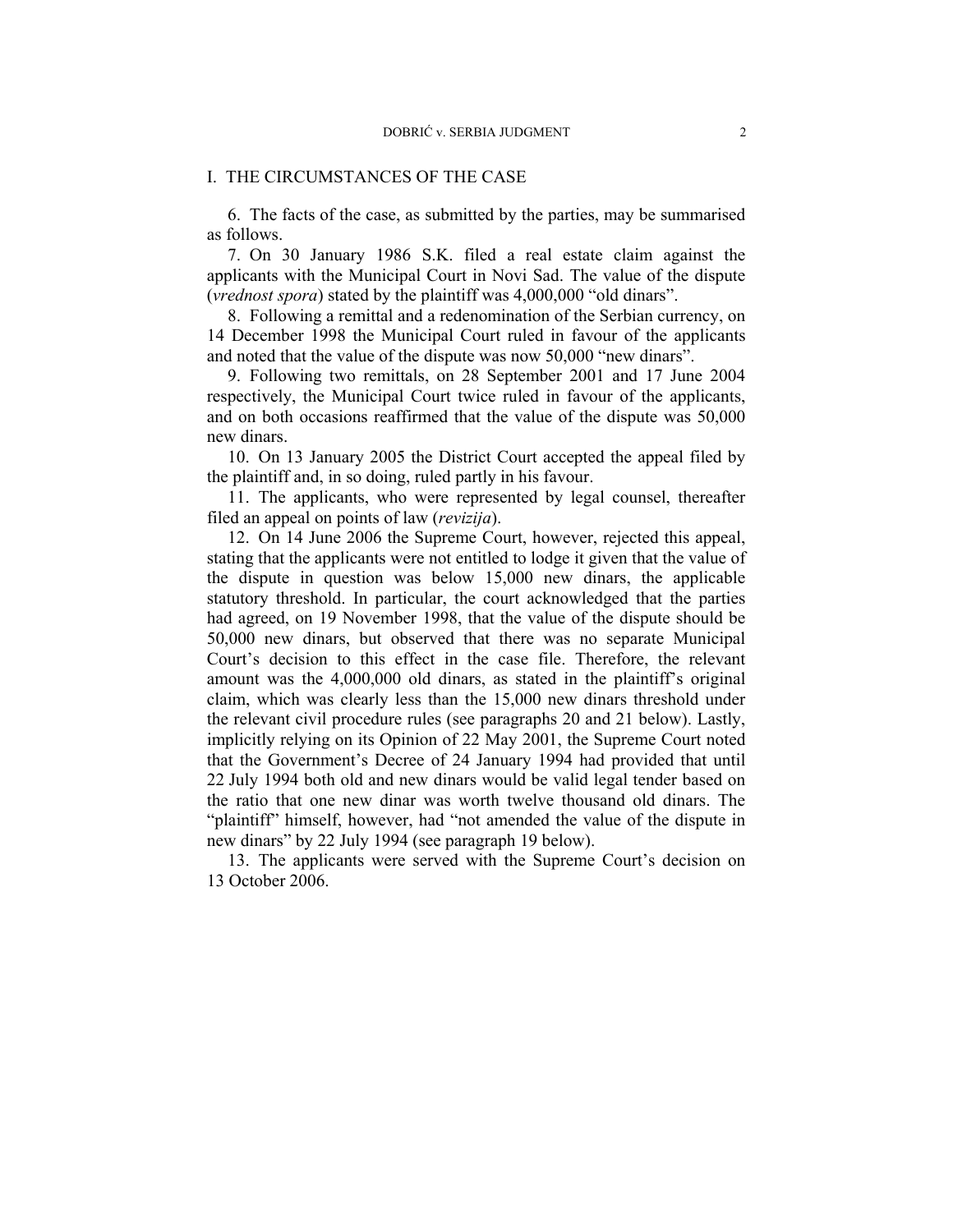#### II. RELEVANT DOMESTIC LAW AND JURISPRUDENCE

# **A. The Civil Procedure Act 1977 (***Zakon o parničnom postupku***; published in the Official Gazette of the Socialist Federal Republic of Yugoslavia – OG SFRY – nos. 4/77, 36/77, 6/80, 36/80, 43/82, 72/82, 69/82, 58/84, 74/87, 57/89, 20/90, 27/90, 35/91 and the Official Gazette of the Federal Republic of Yugoslavia - OG FRY – nos. 27/92, 31/93, 24/94, 12/98 and 15/98)**

14. Article 382 § 3 provides that an appeal on points of law (*revizija*) is "not admissible" in pecuniary lawsuits where the value of the dispute, as indicated by the plaintiff in his or her claim, does "not exceed 15,000 ... [new] dinars", this threshold having been introduced in 1998.

15. However, Article 40 provides, *inter alia*, that, should the value of the dispute stated by the plaintiff be "obviously too high or too low", the court itself shall resolve the issue. This must be done, at the latest, at the preliminary hearing or, if one is not held, before the beginning of the main hearing at first instance.

16. Articles 190 §§ 1 and 2 and 191 § 1 provide that a civil claim may, with the consent of the parties, be amended/increased until the conclusion of the main hearing at first instance.

17. Article 392 provides, *inter alia*, that the Supreme Court shall reject any and all appeals on points of law which it deems inadmissible.

18. Lastly, Articles 383 and 394-397 provide, *inter alia*, that the Supreme Court shall, should it accept an appeal on points of law lodged by one of the parties concerned, have the power to overturn the impugned judgment or quash it and order a retrial before the lower courts.

## **B. Opinion of the Supreme Court's Civil Division of 22 May 2001 concerning the procedural ramifications of the redenomination of the Serbian currency**

19. The Supreme Court opined that where an appeal on points of law would have been available according to the rules in force at the time when the civil claim had been brought, but where, following the redenomination, the value of the dispute in question clearly remained below the threshold of 15,000 new dinars, an appeal on points of law could not be filed. If the parties, however, agreed to amend the value of their dispute so as to raise it above the said threshold by 22 July 1994, at the latest, an appeal on points of law would be admissible (*Pravno shvatanje utvrđeno na sednici Građanskog odeljenja Vrhovnog suda Srbije od 22. maja 2001. godine*, published in the Supreme Court's Bulletin no. 1/02).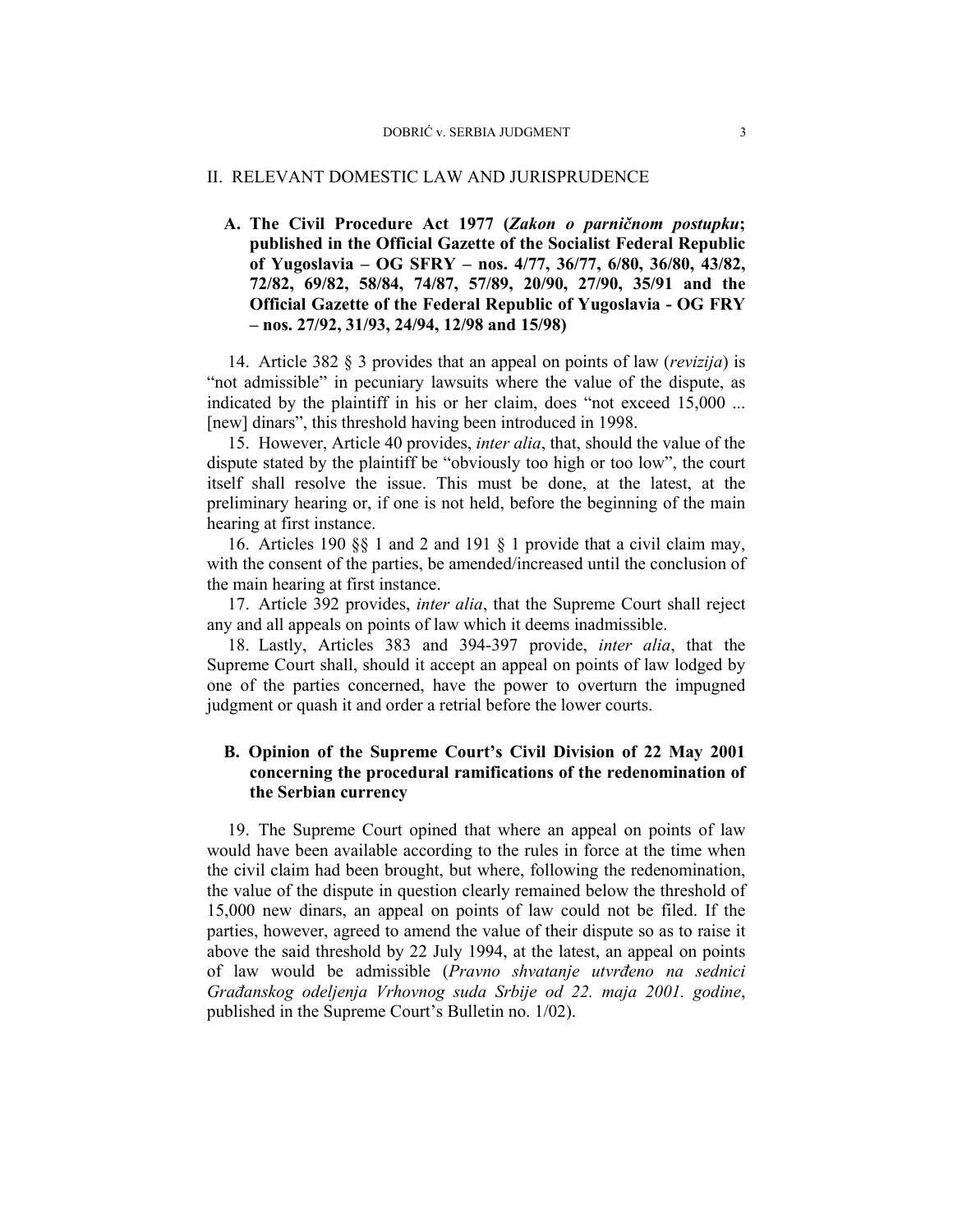### **C. The Amendments to the Civil Procedure Act of 2002 (published in OG FRY no. 3/02)**

20. Articles 16 § 3 increased the minimum requirement for an appeal on points of law from 15,000 new dinars to 300,000 new dinars, but specified that, in respect of all suits brought earlier, the applicable amount would still be 15,000 new dinars.

# **D. The Civil Procedure Act 2004 (***Zakon o parničnom postupku***; published in the Official Gazette of the Republic of Serbia – OG RS – no. 125/04)**

21. The Civil Procedure Act 2004 entered into force on 23 February 2005, thereby repealing the Civil Procedure Act 1977. Article 491 § 4 of the former, however, provides that in all cases which were brought before that date the applicable legislation, as regards an appeal on points of law, shall be the legislation which was in force prior to 23 February 2005.

# **E. The Courts Organisation Act (Zakon o uređenju sudova; published in OG RS nos. 63/01, 42/02, 27/03, 29/04, 101/05 and 46/06)**

22. Article 40 §§ 2 and 3 provides, *inter alia*, that a meeting of a division (*sednica odeljenja*) of the Supreme Court shall be held if there is an issue as regards the consistency of its case-law. Any opinions (*pravna shvatanja*) adopted thereupon shall be binding for all panels (*veća*) of the division in question.

# THE LAW

### I. JOINDER OF THE APPLICATIONS

23. The Court considers that, in accordance with Rule 42 § 1 of the Rules of Court, the applications should be joined, given their similar factual and legal background.

### II. ALLEGED VIOLATION OF ARTICLE 6 § 1 OF THE CONVENTION

24. The applicants complained, under Article 6 § 1 of the Convention and Article 1 of Protocol No. 1 thereto, that they had been denied access to the Supreme Court in the determination of their civil rights and obligations.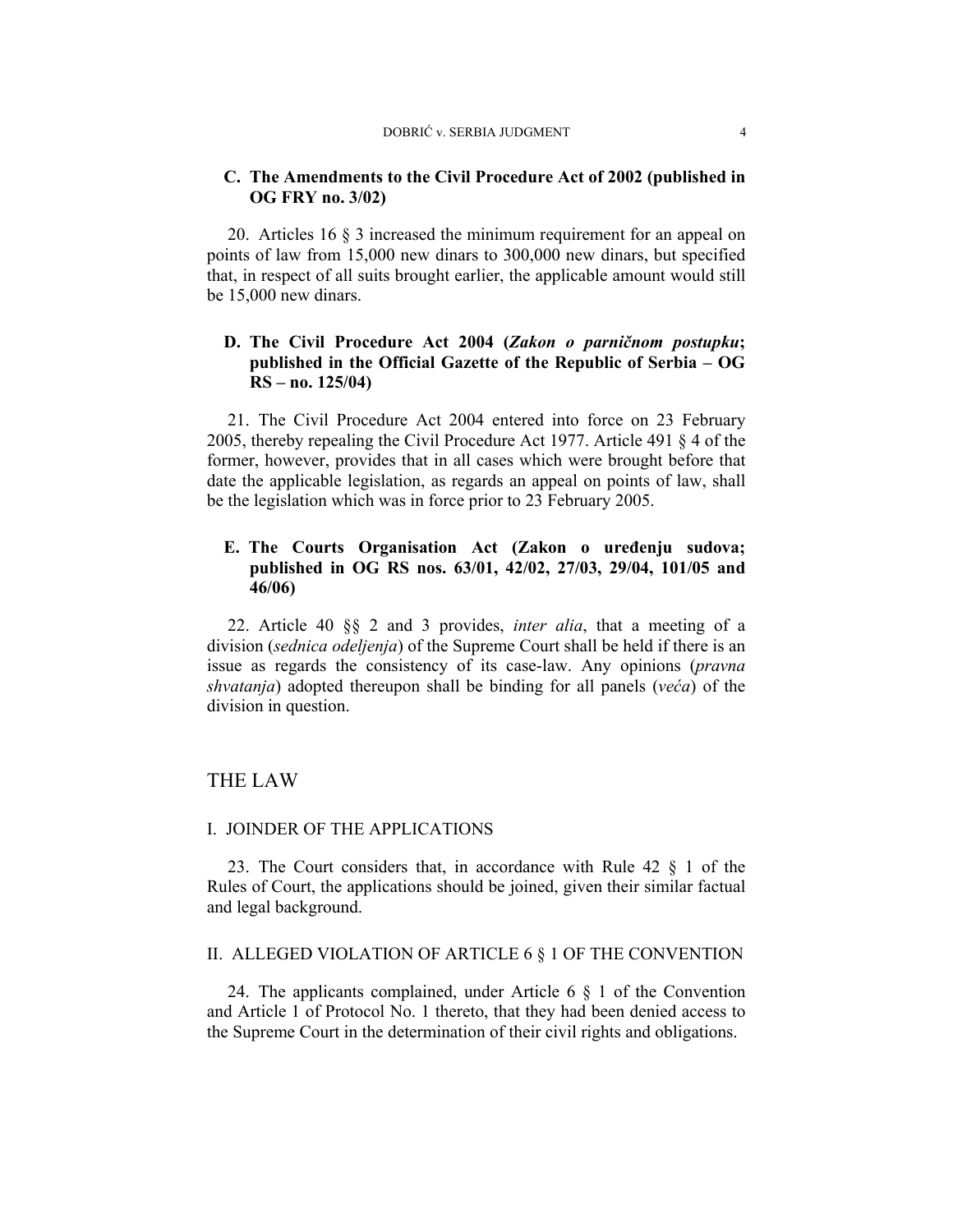25. Being the master of the characterisation to be given in law to the facts of any case before it, the Court considers that the above complaints fall to be examined under Articles 6 § 1 of the Convention only (see *Akdeniz v. Turkey*, no. 25165/94, § 88, 31 May 2005, and *García Manibardo v. Spain*, no. 38695/97, § 36, ECHR 2000-II).

This provision, in its relevant part, reads as follows:

"In the determination of his civil rights and obligations ... everyone is entitled to a ... hearing ... by [a] ... tribunal established by law ..."

#### **A. As regards the Government's request for a strike out**

26. The Government maintained that the second applicant's written pleadings following the communication of his case had been belated, which is why his application should be struck out in accordance with Article 37 § 1 of the Convention.

27. The Court notes that it may indeed, on the basis of the said provision and at any stage of the proceedings decide to "strike an application out of its list of cases where the circumstances lead to the conclusion that: (a) the applicant does not intend to pursue his application; (b) the matter has been resolved; or (c) for any other reason established by the Court, it is no longer justified to continue the examination of the application". The Court, however, "shall continue the examination of the application if respect for human rights as defined in the Convention and the Protocols thereto so requires".

28. It is further recalled that each party is responsible for ensuring that written pleadings are delivered to the Court's Registry in time. A time-limit may be extended on a party's request, but a failure to comply therewith may result in the exclusion of the pleading from the case file. For the purposes of observing the time-limit, the material date is the certified date of dispatch of the document or, if there is none, the actual date of receipt at the Registry (see Rule 38 of the Rules of Court of 1 June 2010 and paragraphs 18, 19 and 23 of the Practice Direction on Written Pleadings issued by the President of the Court on Court on 1 November 2003, as amended on 10 December 2007).

29. Turning to the present case, it is noted that on 22 November 2010 the President of the Section agreed, upon the second applicant's request, to extend the time allowed for submission of his observations on the admissibility and merits of his application, as well as his claims for just satisfaction under Article 41 of the Convention. The new time-limit was accordingly 22 December 2010. The second applicant complied with this instruction as regards the Serbian language version of his observations which were sent to the Registry by fax and surface mail on 22 December 2010 (the latter being confirmed by a certified date of dispatch on the envelope). The English language translation of the second applicant's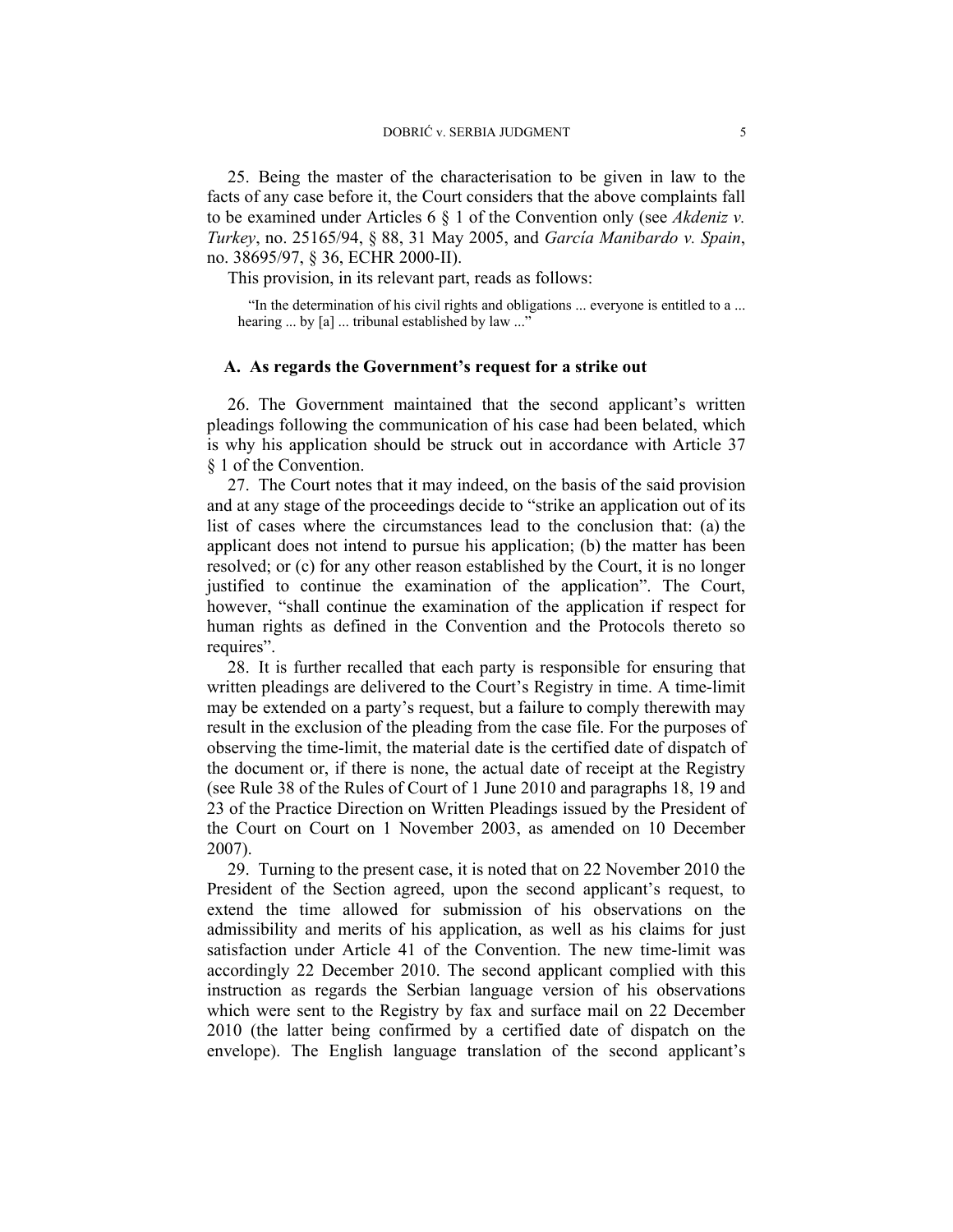observations, however, was sent to the Registry by fax and surface mail on 17 and 18 January 2011 respectively.

30. In view of the above, the Court is of the opinion that it would be formalistic to exclude the second applicant's impugned written pleadings from the case file as belated, whilst the entire situation is certainly outside of the scope of Article 37 § 1 (a) and (b) of the Convention and cannot either warrant the conclusion that "it is no longer justified to continue the examination of the application" under Article 37  $\S$  1 (c). The Government's objection must therefore be dismissed.

#### **B. Admissibility**

### *1. Compatibility ratione temporis*

31. In the Court's view, although the Government have not raised an objection as to the Court's competence *ratione temporis*, this issue nevertheless calls for its consideration (see, *mutatis mutandis*, *Blečić v. Croatia* [GC], no. 59532/00, § 67, ECHR 2006-III).

32. The Court observes in this regard that, in accordance with the generally accepted principles of international law, a Contracting Party is only bound by the Convention in respect of events occurring after its entry into force. It further notes that Serbia ratified the Convention on 3 March 2004 and that some of the events referred to in the applications in the present case had indeed taken place before that date. The Court shall therefore have jurisdiction *ratione temporis* to examine the applicants' complaints in so far as they concern events as of 3 March 2004. It shall nevertheless, for reasons of context, also take into account any and all relevant events prior to that date (see, *mutatis mutandis*, *Salontaji-Drobnjak v. Serbia*, no. 36500/05, § 110, 13 October 2009).

#### *2. The six-month time-limit*

33. The Government submitted that the second applicant's complaint was filed out of time, i.e. more than six months after 13 October 2006 which was when he had received the Supreme Court's decision.

34. The second applicant maintained that he had complied with the timelimit provided for in Article 35 § 1 of the Convention.

35. Article 35 § 1 of the Convention, in so far as relevant, provides that "[t]he Court may only deal with the matter ... within a period of six months from the date on which the final decision was taken."

36. The Court reiterates that according to its case-law the object and purpose of Article 35 § 1 of the Convention are best served by counting the six-month period as running from the date of service of the written judgment in cases where the applicant is entitled, pursuant to domestic law, to be served *ex officio* with a written copy of the final domestic decision,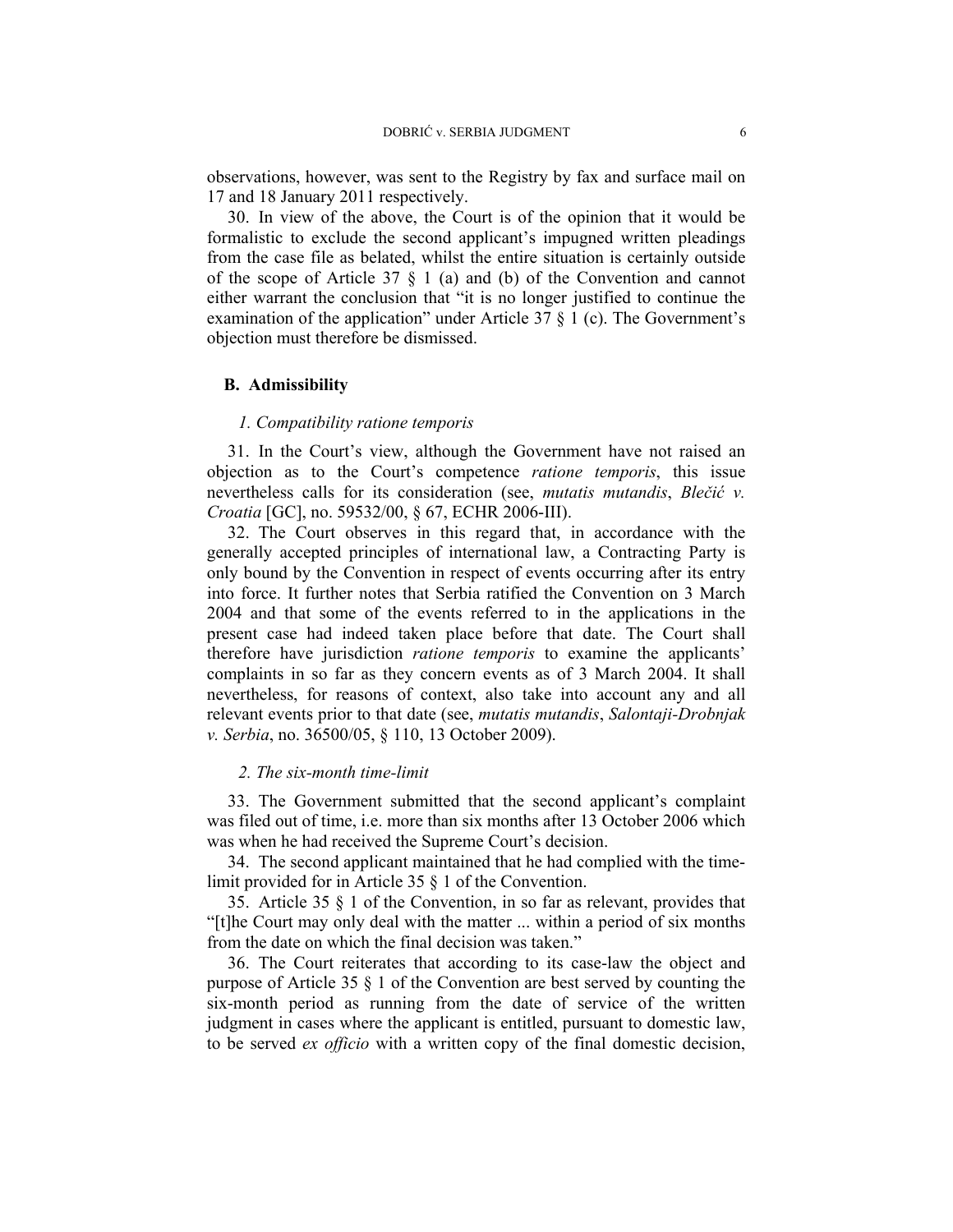irrespective of whether that judgment was previously delivered orally (see *Worm v. Austria*, judgment of 29 August 1997, § 33, *Reports of Judgments and Decisions* 1997-V; and *Venkadajalasarma v. the Netherlands* (dec.), no. 58510/00, 9 July 2002).

37. In accordance with the established practice of the Convention organs, the Court normally considers the date of the introduction of an application to be the date of the first communication indicating an intention to lodge an application and giving some indication as to the nature of the application. Such first communication will interrupt the running of the sixmonth period.

38. In the absence of explanations of an interval, of at least several days, between the date on which the initial submission was written and the date on which it was posted, the latter is to be considered the date of introduction of an application (see *Arslan v. Turkey* (dec.), no. 36747/02, decision of 21 November 2002, ECHR 2002-X (extracts)).

39. The purpose of the six-month rule is to promote security of the law, to ensure that cases raising Convention issues are dealt with within a reasonable time and to protect the authorities and other persons concerned from being under uncertainty for a prolonged period of time. As the Court has held, it would be contrary to the spirit and aim of the six-month rule if, by any initial communication, an application could set into motion the proceedings under the Convention and then remain inactive for an unexplained and unlimited length of time. Applicants must therefore pursue their applications with reasonable expedition, after any initial introductory contact (see *P.M. v. the United Kingdom* (dec.), no. 6638/03, 24 August 2004).

40. Turning to the present case, it is noted that by letter of 30 March 2007, which was posted on 3 April 2007 (as confirmed by a certified date of dispatch on its envelope), the second applicant expressed his wish to lodge an application with the Court. In so doing, *inter alia*, he specifically complained about the Supreme Court's refusal to consider his appeal on points of law and referred, by title as well as registration number, to the first applicant's case which concerned the same issue and had already been pending before the Court.

41. On 16 May 2007 the Registry confirmed receipt of the second applicant's letter and asked him to send the completed application form and any necessary supplementary documents to the Court as soon as possible and at the latest "within six months of the date of the present letter".

42. As confirmed by a certified date of dispatch on its envelope, on 4 October 2007 the second applicant posted his duly completed application form to the Registry. The latter was dated 3 October 2007 and accompanied by a separate submission of 3 September 2007 wherein the applicant, *inter alia*, informed the Registry that the domestic judiciary was already aware of the first applicant's case before the Court.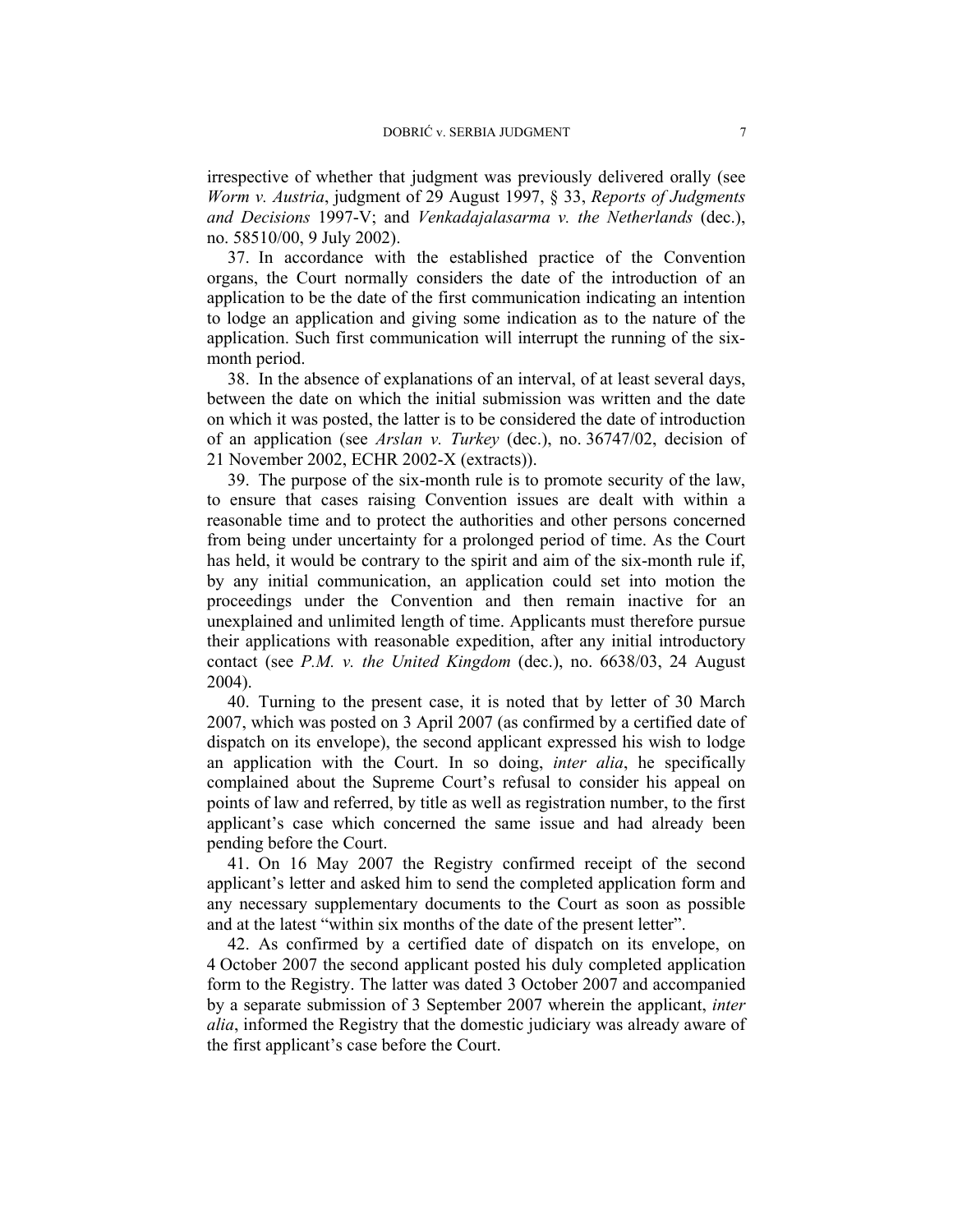43. On 26 October 2007 the Registry confirmed receipt of the second applicant's correspondence and formally registered his case.

44. In view of the above, the Court notes that following his initial communication the applicant was not "inactive for an unexplained and unlimited length of time". On the contrary, he complied with the Registry's instructions of 16 May 2007, which is why 3 April 2007 should be considered as the date of introduction of his complaint. Since the six-month period started to run on 13 October 2006, the Court concludes that the second applicant's complaint is not out of time for the purposes of Article 35 § 1 of the Convention.

45. The Government objection in this respect must therefore be rejected, the applicable Rules of Court, as well as the relevant provisions contained in the Practice Direction on the Institution of Proceedings, being those of 1 July 2006 and 1 November 2003 respectively (in particular, Rule 47 § 5 of the former and paragraphs 1 and 4 of the latter). The Government's reference to some of the Court's more recent jurisprudence applying subsequent amendments to the said regulations is thus also clearly distinguishable (see, for example, *Kemevuako v. the Netherlands* (dec.), no. 65938/09, 1 June 2010).

#### *3. Conclusion*

46. The Court notes that the applicants' complaints are not manifestly ill-founded within the meaning of Article 35  $\S$  3 of the Convention. It further notes that they are not inadmissible on any other ground. They must therefore be declared admissible.

## **C. Merits**

#### *1. The parties' submissions*

47. The applicants reaffirmed their complaints. They further noted that the Supreme Court's Opinion of 22 May 2001 was of no relevance in their case since they, together with the plaintiff, had already specified the new value of the dispute on 19 November 1998, i.e. more than two years prior to its adoption. The Supreme Court's Opinions, such as the one here at issue, were merely internal publications meant for distribution among judges, whilst the Civil Procedure Act 1977 was binding, including Articles 190 and 191 thereof. Lastly, the applicants pointed out that the Municipal Court in Novi Sad had itself repeatedly noted that the value of the dispute was 50,000 new dinars, which was well above the statutory threshold for an appeal on points of law at the relevant time.

48. The Government argued that there has been no violation of the Convention. In particular, they endorsed the Supreme Court's reasoning of 14 June 2006, as well as its Opinion of 22 May 2001 on which it had been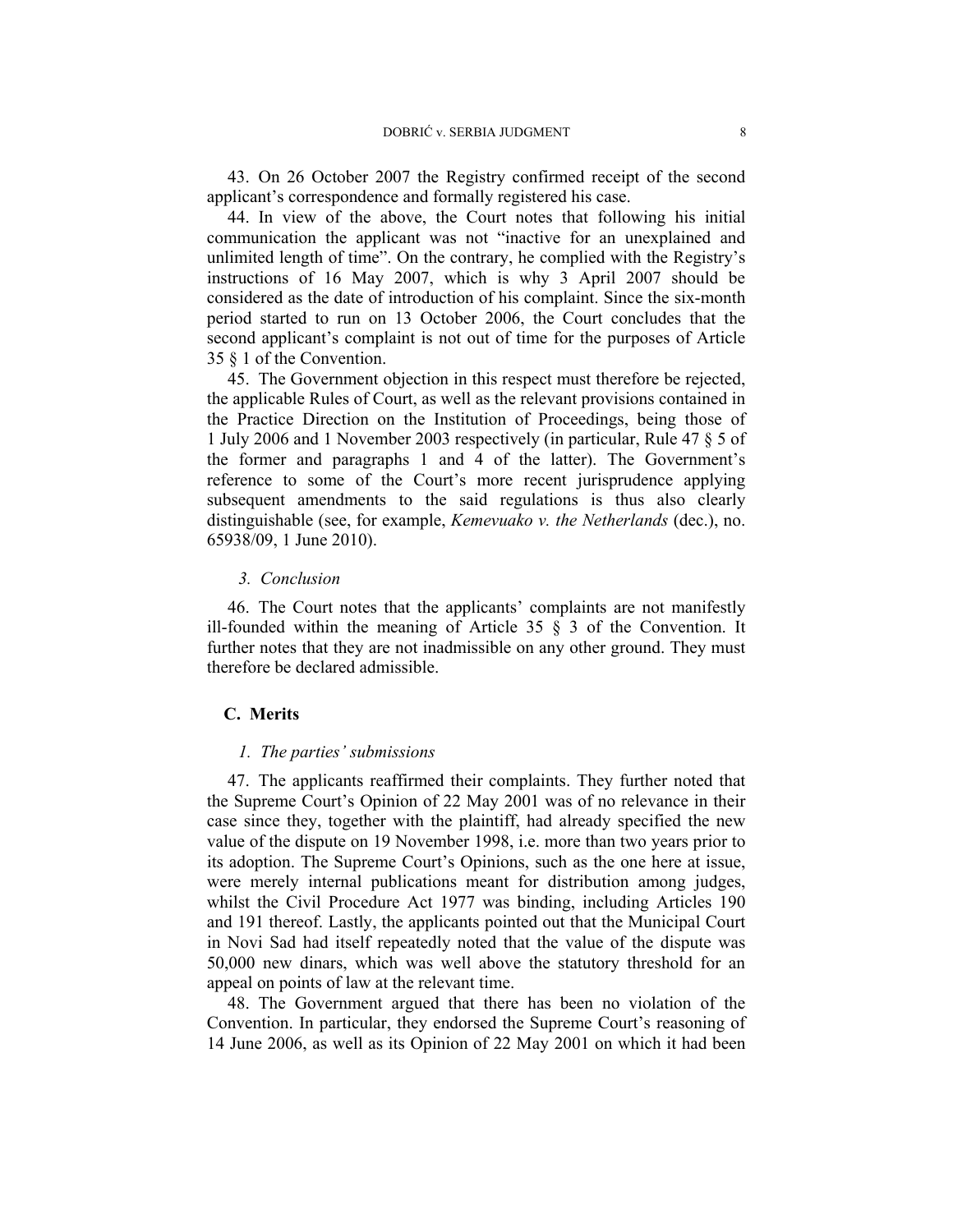based. The Government also relied on Article 40 of the Civil Procedure Act 1977, and submitted that the Supreme Court was not bound by the lower courts' mere reference to the amount of 50,000 new dinars as the value of the dispute in question. The amendment of this figure by the parties on 19 November 1998 was not done in a timely manner, and the Supreme Court's Opinion of 22 May 2001 was relevant to the applicants' case since it had been adopted almost five years before they had attempted to lodge their appeal on points of law. Finally, Opinions issued by the Supreme Court were widely distributed to and frequently cited by the legal profession.

#### *2. The Court's assessment*

49. The Court reiterates at the outset that it is not its task to take the place of the domestic courts. It is primarily for the national authorities, notably the courts, to resolve problems of interpretation of domestic legislation (see, *mutatis mutandis*, the *Brualla Gómez de la Torre v. Spain* judgment of 19 December 1997, § 31, *Reports of Judgments and Decisions* 1997-VIII, and the *Edificaciones March Gallego S.A. v. Spain* judgment of 19 February 1998, § 33, *Reports* 1998-I).

50. The "right to a court", of which the right of access is one aspect, is not absolute; it is subject to limitations permitted by implication, in particular where the conditions of admissibility of an appeal are concerned, since by its very nature it calls for regulation by the State, which enjoys a certain margin of appreciation in this regard. However, these limitations must not restrict or reduce a person's access in such a way or to such an extent that the very essence of the right is impaired; specifically, such limitations will not be compatible with Article 6 § 1 if they do not pursue a legitimate aim or if there is not a reasonable relationship of proportionality between the means employed and the aim pursued (see, among other authorities, *García Manibardo v. Spain*, cited above, § 36).

51. It is also recalled that Article 6 of the Convention does not compel the Contracting States to set up courts of appeal or of cassation. Nevertheless, where such courts exist the guarantees contained in Article 6 must be complied with, *inter alia* by ensuring effective access to the courts so that litigants may obtain a decision relating to their "civil rights and obligations" (see, among other authorities, *García Manibardo v. Spain*, cited above, § 39). The conditions of admissibility of an appeal on points of law, however, may be stricter than for an ordinary appeal (see, among many other authorities, *EM LINIJA D.O.O. v. Croatia* (dec.), no. 27140/03, 22 November 2007).

52. Turning to the present case, the Court notes that the applicants' complaints concern their arguable real estate-related claims brought domestically and, as such, clearly fall within the scope of Article 6 § 1.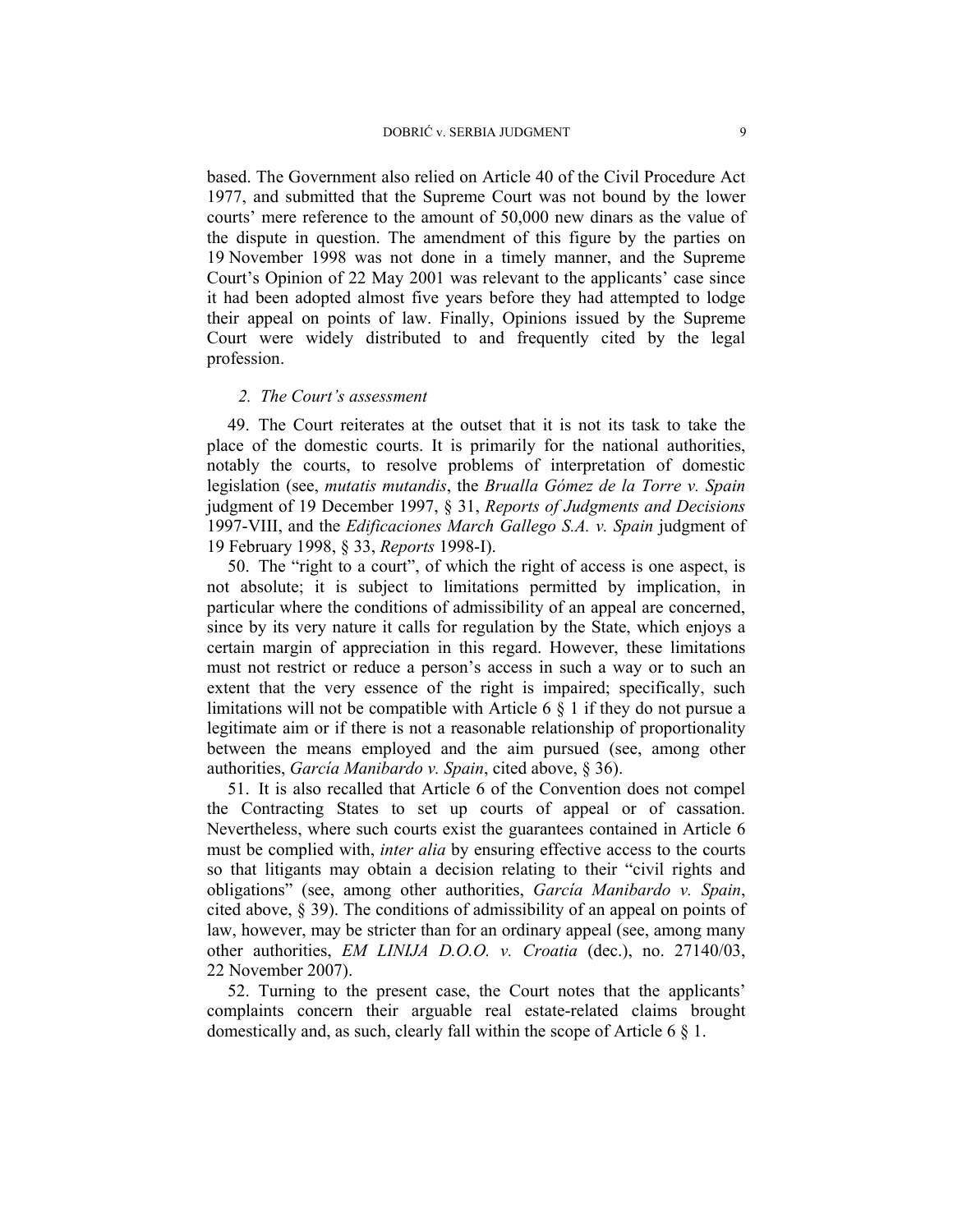53. Further, on 14 June 2006 the Supreme Court rejected the applicants' appeal on points of law as inadmissible given that "the value of their dispute was below 15,000 new dinars", the applicable statutory threshold. The Supreme Court also acknowledged that the parties had agreed, on 19 November 1998, that the value of the dispute should be 50,000 new dinars, but emphasised that there was no separate Municipal Court's decision to this effect in the case file. Therefore, the relevant amount was the 4,000,000 old dinars, as stated in the plaintiff's original claim, which was clearly less than the 15,000 new dinars threshold under the relevant civil procedure rules. The Supreme Court lastly noted that the Government's Decree of 24 January 1994 provided that until 22 July 1994 both old and new dinars would be valid legal tender, but that the "plaintiff" himself had "not amended the value of the dispute in new dinars" by the latter date.

54. In view of the above, it is this Court's opinion that the Supreme Court pursued a legitimate aim and, further, that there was a reasonable relationship of proportionality between the means employed and the aim pursued. In particular, the applicable statutory threshold was not a gratuitous interference with the applicants' right of access. It was, rather, a legitimate and reasonable procedural requirement having regard to the very essence of the Supreme Court's role, i.e. to deal only with matters of the requisite significance. Further, as provided in Article 392 of the Civil Procedure Act 1977, the Supreme Court was fully entitled to reject any appeal on points of law which it deemed inadmissible (see paragraph 17 above). Indeed, as correctly noted by the Government, the Supreme Court was thus not bound by the lower courts' mere reference to the amount of 50,000 new dinars as the value of the dispute in question. Finally, the Supreme Court implicitly based the impugned decision on its prior binding opinion concerning the redenomination of the Serbian currency, including the deadline not complied with by the applicants (see paragraphs 19 and 22 above). In such circumstances, the Court does not find any reason to believe that the Supreme Court's decision in the present was arbitrary.

55. Accordingly, it finds that there has been no violation of the applicants' right of access to court within the meaning of Article 6 § 1 of the Convention.

### FOR THESE REASONS, THE COURT

- 1. *Decides* to join the applications unanimously;
- 2. *Declares* the applications admissible unanimously;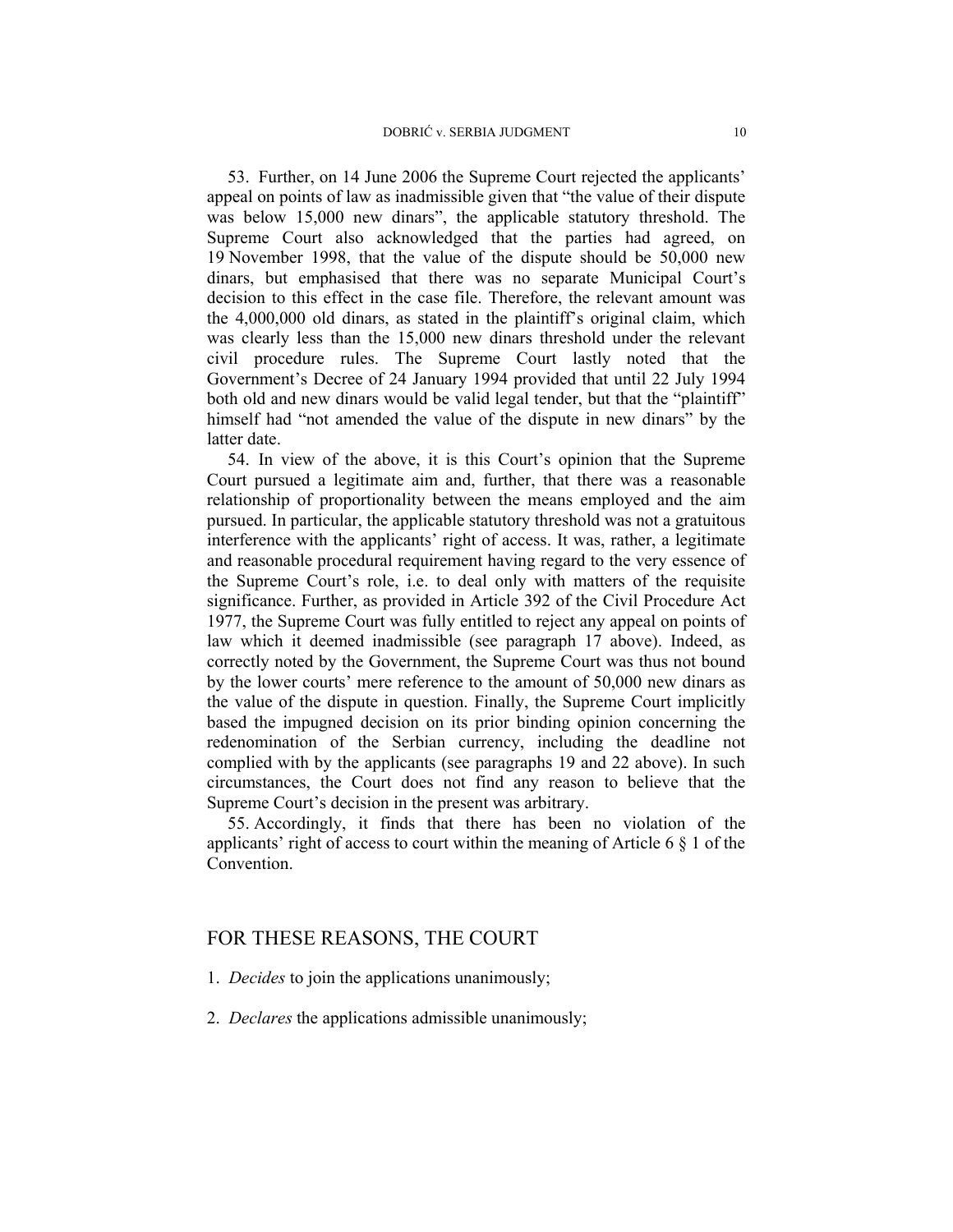3. *Holds* by five votes to two that there has been no violation of Article 6 § 1 of the Convention.

Done in English, and notified in writing on 21 June 2011, pursuant to Rule 77 §§ 2 and 3 of the Rules of Court.

Stanley Naismith Françoise Tulkens Registrar President

In accordance with Article 45 § 2 of the Convention and Rule 74 § 2 of the Rules of Court, the joint dissenting opinion of Judges Popović and Pinto de Albuquerque are annexed to this judgment.

> F.T. S.H.N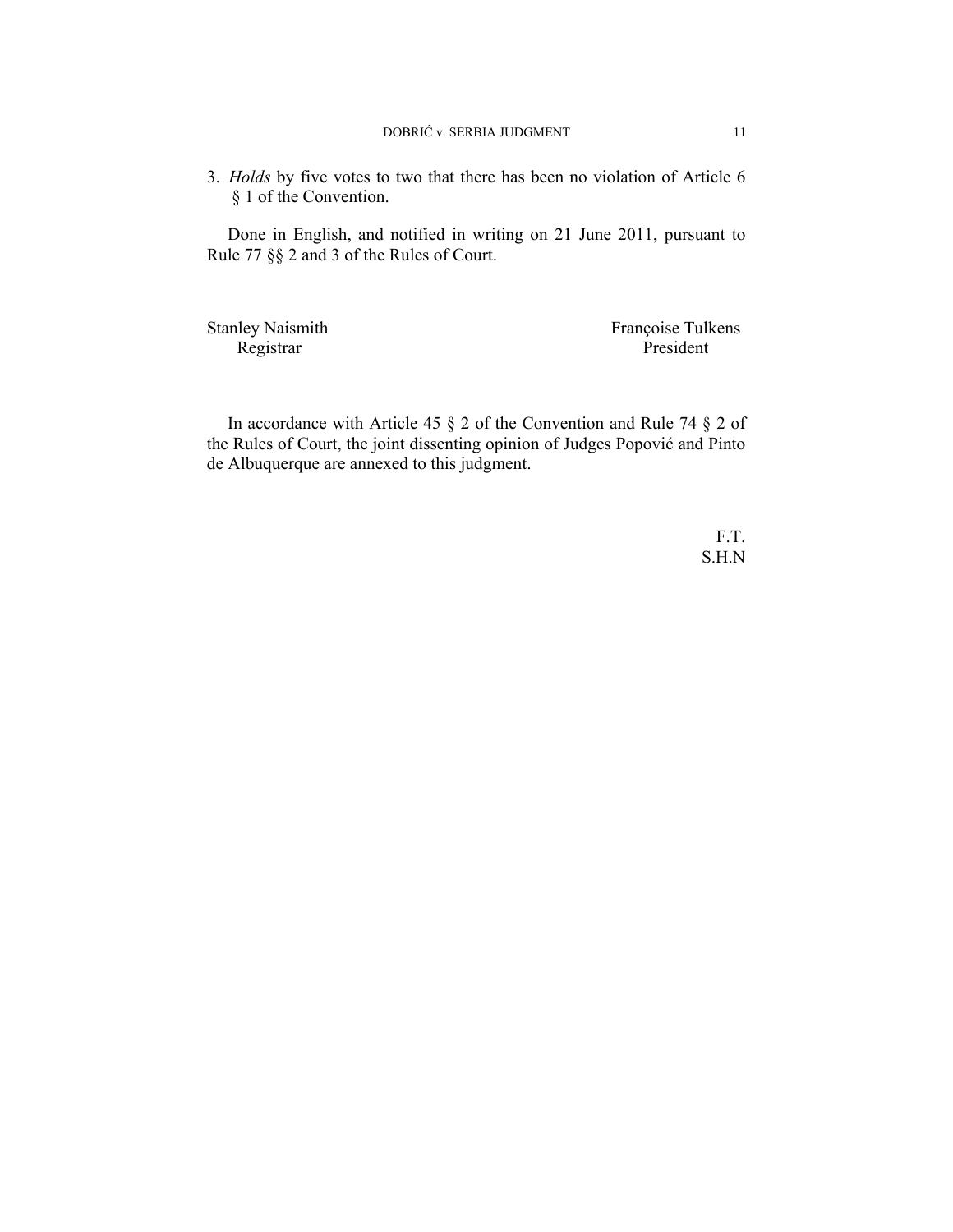# JOINT DISSENTING OPINION OF JUDGES POPOVIĆ AND PINTO DE ALBUQUERQUE

We respectfully disagree with the ruling of the majority in this case for the following reasons.

The applicants complain of an alleged violation of Article 6 § 1 of the Convention. It is their access to a court which is at stake.

The applicants brought an action against a private person at the domestic level, stating the amount of their claim in the national currency valid at that time. A redenomination of the national currency occurred while the proceedings were pending before the domestic courts of law. The applicants did not reformulate their claim in the new currency. The first-instance court delivered two judgments, after remittal, reaffirming the value of the applicants' claim in the new currency. The District Court, in a judgment on appeal, did the same. In each of the three judgments the amount stated by the courts of law was above the threshold required for lodging a second appeal with the Supreme Court, which the applicants eventually did.

The Supreme Court rejected the applicants' second appeal on the grounds that the threshold requirement had not been fulfilled. The Supreme Court's reasoning was based on two arguments: (a) the applicants had never stated their claim in the new currency, and (b) there had been no separate ruling by the lower courts on the amount of the claim.

(a) Although it is true that the applicants never stated the amount of their claim in the newly denominated currency, it is obvious from the case file that there was no need for them to do so. The reason is crystal clear: the decisions taken by the lower courts of their own motion concerning the amount of the claim in the new currency made it unnecessary for the applicants to raise this issue. The lower courts gave three judgments on the applicants' case and in each one the amount awarded was stated, corresponding to the applicants' claim. The amounts were always above the threshold required for lodging a second appeal with the Supreme Court.

(b) Although it is true that there was no separate ruling by the lower courts concerning the amount of the claim, there were no grounds for requiring such a ruling, for several reasons.

 (1) The amount of the claim was clearly and repeatedly stated in the lower courts' judgments, meaning that these courts gave this issue due and proper consideration.

 (2) There is no provision whatsoever in domestic law requiring a separate ruling on the amount of the claim in a lawsuit when there has been a redenomination of the currency. At the same time the respondent Government failed to provide any case-law which might serve to justify such a requirement. It is therefore obvious that the condition imposed on the applicants for lodging a second appeal was by no means foreseeable.

(3) In the Supreme Court's view it was up to the lower courts to give a separate ruling. The applicants cannot be blamed for an omission on the part of the domestic courts.

The situation we have described above warrants consideration from the standpoint of our Court's case-law. The Court cannot replace the domestic authorities in the assessment of the facts and the application of national law. However, it must be vigilant in ensuring the standards of protection of human rights guaranteed by the Convention and must ascertain whether they have been met in a particular case.